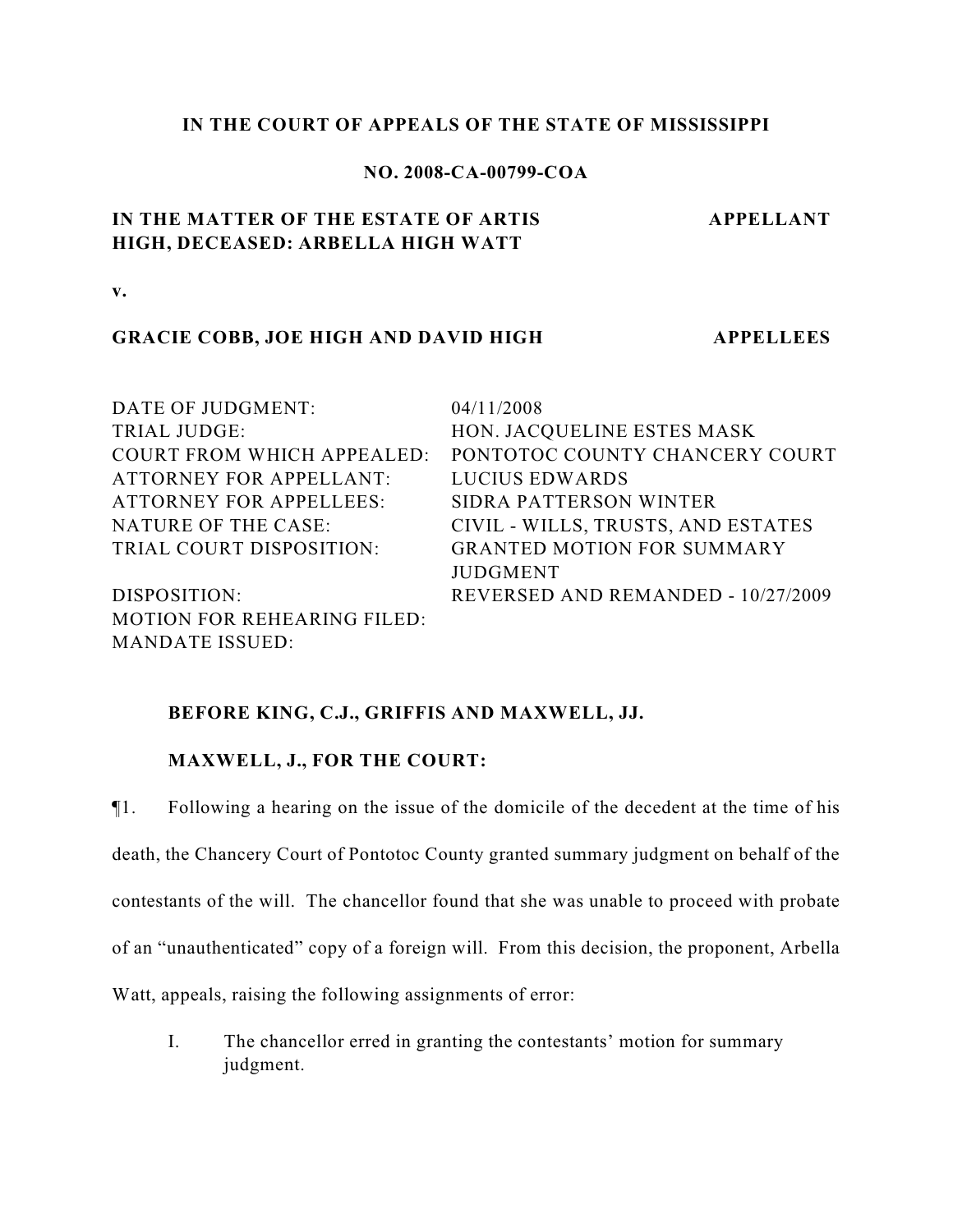- II. The chancellor erred in ruling that a lost will disposing of property located in Mississippi, but executed in another state, could not be initially probated in Mississippi.
- III. The chancellor erred in failing to award a jury trial on fact issues as requested by the proponent.

¶2. After considering the record before us and the relevant legal authority, we find the chancellor erred in dismissing the case and should have granted the requested jury trial. Accordingly, we reverse and remand with instructions that the chancellor impanel a jury to determine the validity of the testator's will in a manner consistent with this opinion.

### **FACTS AND PROCEDURAL HISTORY**

¶3. The testator, Artis High, died on April 4, 2003, at a hospital in Tupelo, Mississippi. Because he was ill and required assistance, prior to his death, he had spent approximately two years in Mississippi living with relatives. High was predeceased by his spouse, and they had no children. It is undisputed that High had significant amounts of personal property located in Mississippi at his time of death.

¶4. Before his move to Mississippi, High resided in St. Louis, Missouri, where he had lived since the late 1960s. He was employed in the automobile industry until his retirement in the late 1980s. According to the proponent, in 1987, High had executed a last will and testament through the United Auto Workers' Legal Services Benefit Program. The original will has not been located since High's death.

¶5. Following High's death, Watt, the proponent, who is his sister and the sole living beneficiary under the will, filed a petition to open an intestate estate. However, on July 15,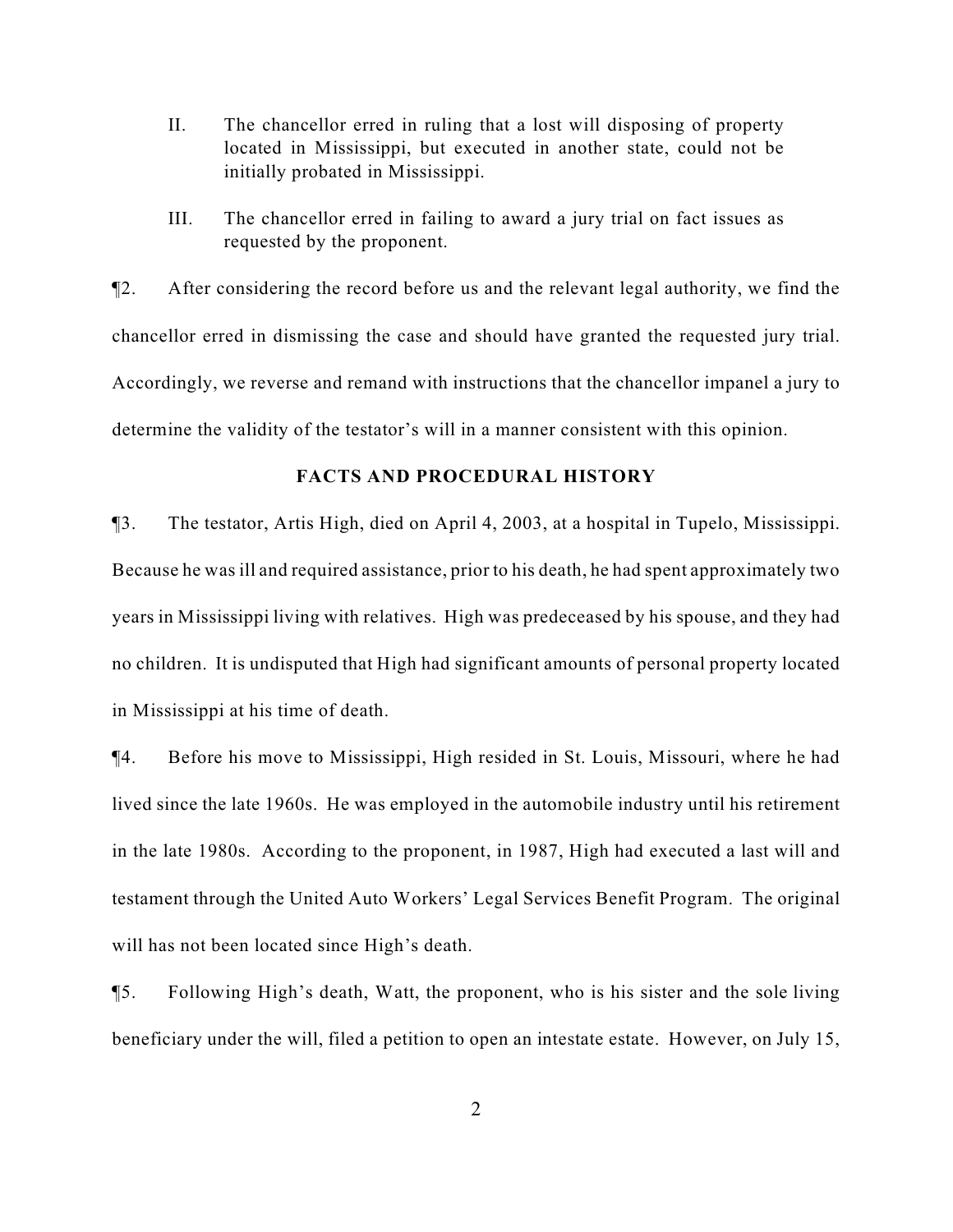2005, she sought to probate the alleged copy of High's 1987 will. This petition included as exhibits a photocopy of High's will and photocopies of sworn affidavits of two attesting witnesses to the will. On December 13, 2005, Gracie Cobb, High's niece and one of the contestants, filed an answer objecting to the probate of the will. Several months later, David High and Joe High, also contestants who, respectively, are the nephew and brother of the deceased, filed a separate complaint contesting the will. It is undisputed that all of the contestants are heirs at law of Artis High.

¶6. The separate actions were later consolidated and set for a jury trial in October 2007. On August 8, 2007, the contestants filed a motion for summary judgment. Before ruling on the contestants' motion, the chancellor held a hearing on the limited issue of testator High's residency at his time of death. Following the hearing, the chancellor determined that High had only intended to remain in Mississippi temporarily and was a resident of Missouri when he died. Based upon this finding, the chancellor granted the contestants' motion for summary judgment and held that Watt was unable to proceed with probate of an "unauthenticated" copy of a foreign will.

#### **STANDARD OF REVIEW**

¶7. In reviewing the issues from a will contest, "[t]ypically this Court will not disturb a chancellor's findings of fact unless the chancellor was manifestly wrong and not supported by substantial, credible evidence." *In re Estate of Wright v. Cromwell*, 829 So. 2d 1274, 1276 (¶5) (Miss. Ct. App. 2002) (citation omitted). However, when reviewing a question of law, "the manifest error/substantial evidence rule has no application[,] and we conduct a de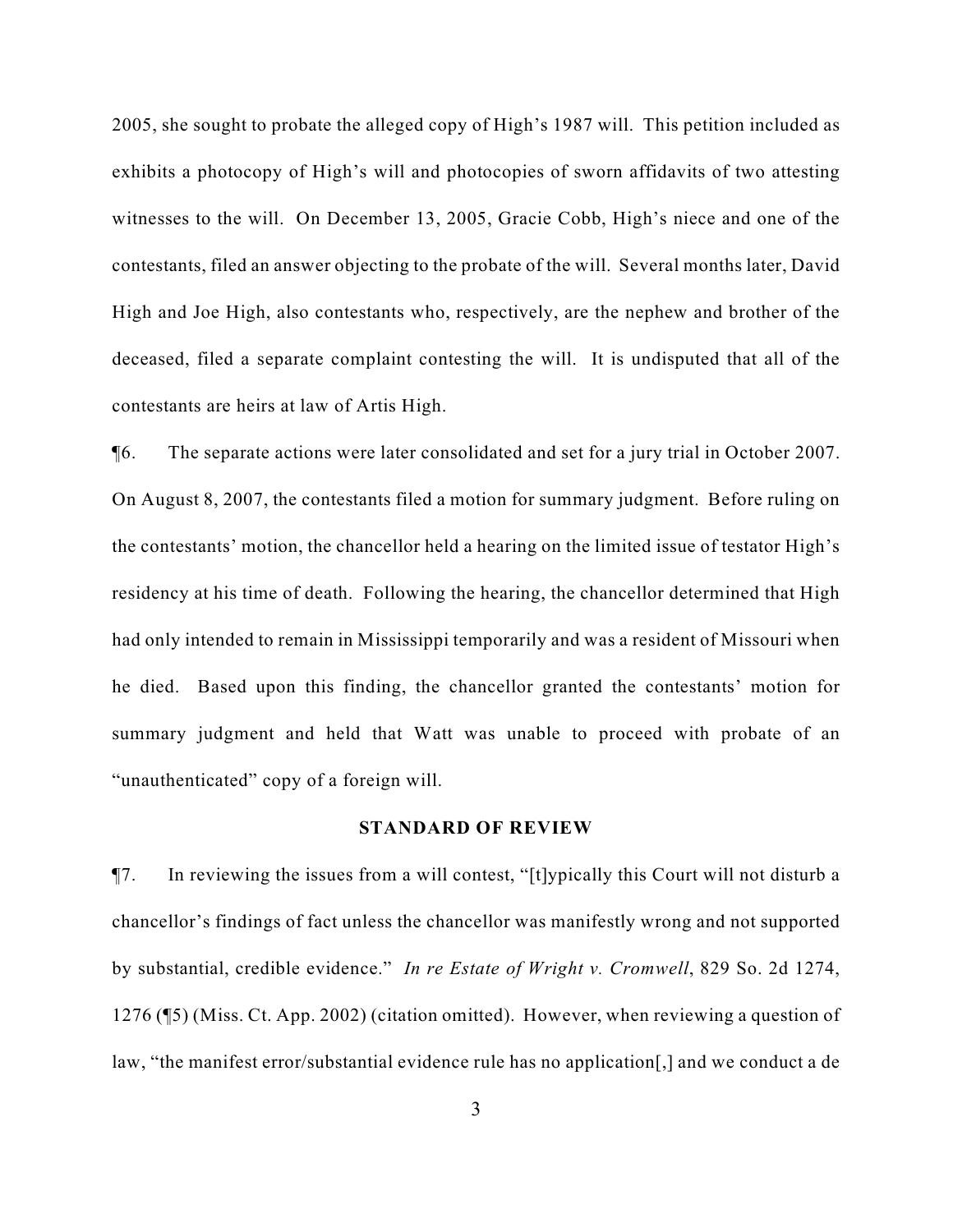novo review." *Id.*

### **DISCUSSION**

#### **I. Chancellor's Refusal to Allow Probate of a Lost Foreign Will**

¶8. The relevant motion filed by the contestants was a single document, which they described as being filed under both "Rule 12" and the "Rules for Summary Judgment." The motion was slightly over one page in length, and was not supported by any affidavits, answers to interrogatories, other attachments, or supporting material. In the motion, the contestants argued that they were entitled to prevail as a matter of law because: (1) the will was barred from probate due to the statute of limitations in Missouri, the jurisdiction where the testator was domiciled at his time of death; and (2) the proponent could not produce the evidence necessary to probate a lost will.

¶9. The proponent then filed a response denying the contestants' allegations. In the response, the proponent argued that the Missouri statute had no bearing on the issues before the court. Watt also argued that there were genuine issues of material fact as to the probate of the lost will. The record indicates that Watt attached multiple answers to interrogatories to show the presence of genuine issues of material fact. Almost two months later, she filed a brief in which she further elaborated on this position, and attached a sworn affidavit as additional support.

 $\P$ 10. After reviewing the record, we can find no further attempt by the contestants to show the nonexistence of genuine issues of material fact regarding the evidence necessary to probate the lost will. Rather, in their motion, the contestants simply pointed out that in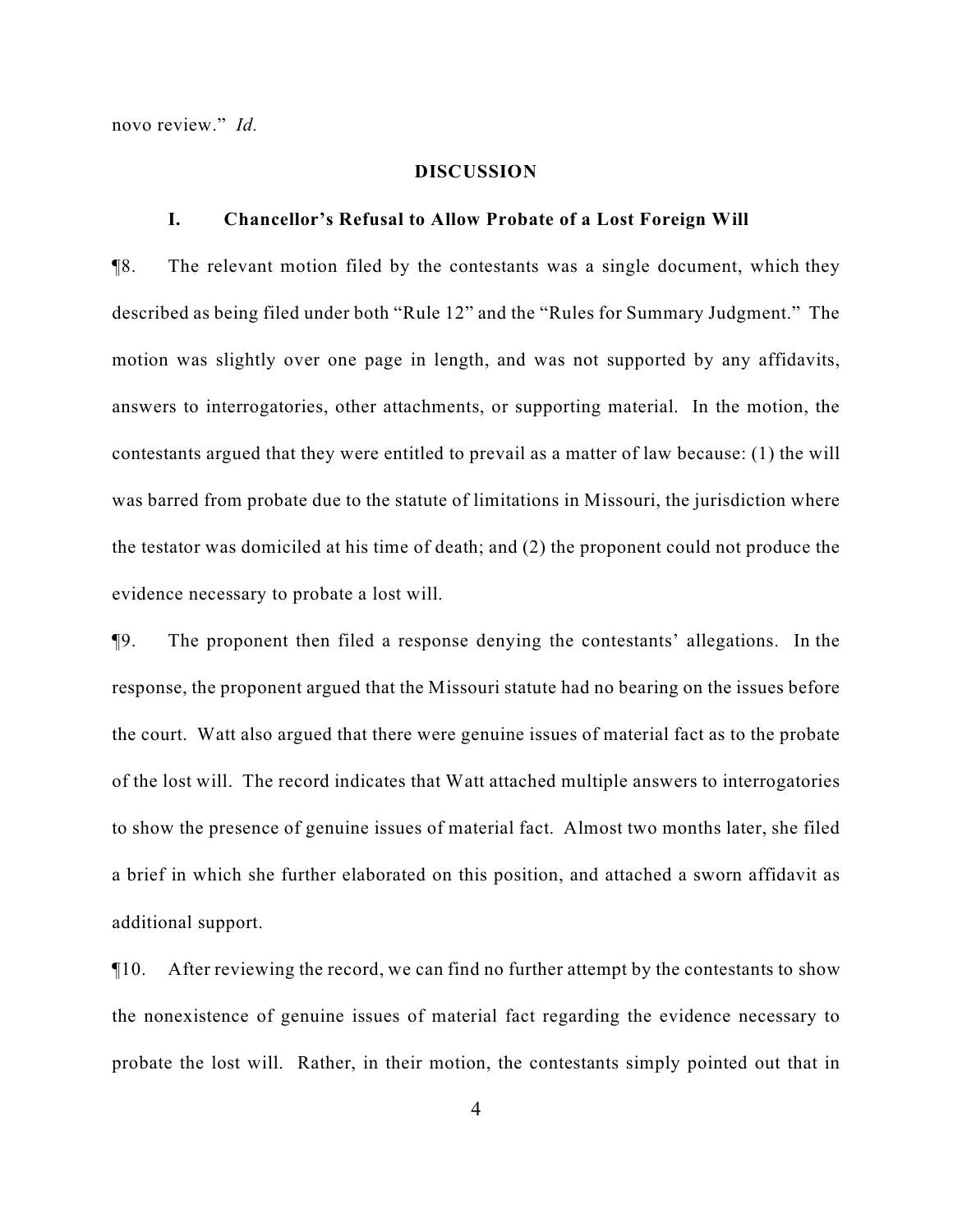Mississippi, "there is a clear presumption that [a will] has been destroyed when the original cannot be accounted for," and contended that the proponent was "unable to overcome the presumption[.]"

¶11. The record makes it clear that the contestants' motion to dismiss was based upon Mississippi Rule of Civil Procedure 12(b)(6) for failure to state a claim upon which relief can be granted, although this specific rule is not cited in the record or the parties' briefs. The record reveals that the chancellor granted the Rule 12(b)(6) motion rather than their motion for summary judgment. However, upon review, we note that the chancellor considered matters outside the pleadings in reaching her decision on the contestants' motion. Therefore, we must review the contestants' motion as a motion for summary judgment under Rule 56 of the Mississippi Rules of Civil Procedure. *See Lee v. Thompson*, 859 So. 2d 981, 985 n.6 (Miss. 2003) (citations omitted); *see also* M.R.C.P. 12(b).

¶12. The applicable standard for reviewing the grant of a Rule 56 or Rule 12(b)(6) motion is the same–de novo. *Lee*, 859 So. 2d at 985 n.6. In reviewing the grant of a motion for summary judgment, the "facts are viewed in the light most favorable to the non-movant," and the trial court's judgment must be affirmed "if the pleadings, depositions, answers to interrogatories and admissions on file, together with the affidavits, if any, show that there is no genuine issue as to any material fact and that the moving party is entitled to a judgment as a matter of law." *Germany v. Denbury Onshore, LLC*, 984 So. 2d 270, 275 (¶15) (Miss. 2008) (citations omitted).

¶13. In the present case, the chancellor held that Mississippi law prohibited a lost foreign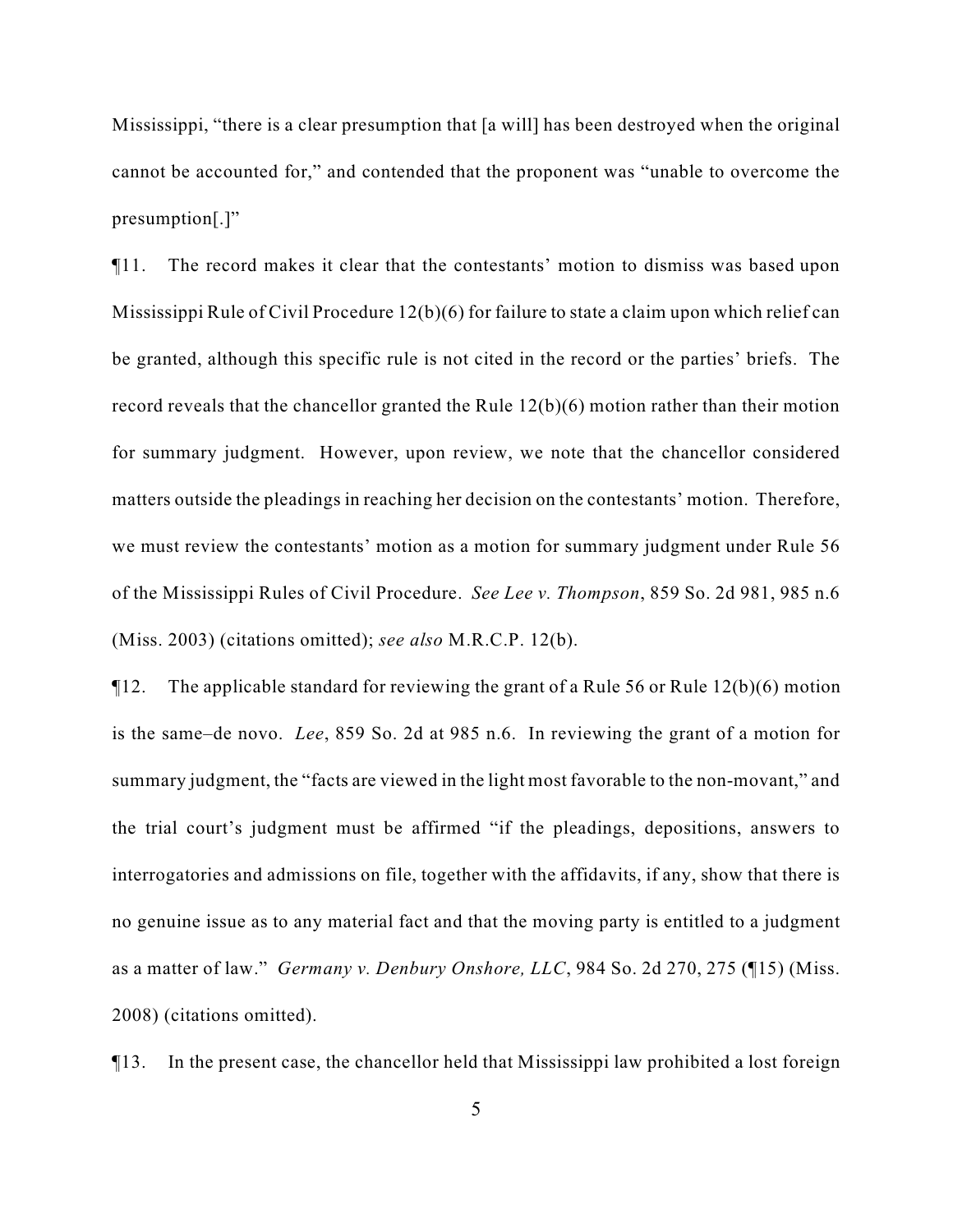will from being initially probated in Mississippi where the testator was domiciled elsewhere at his time of death. Thus, the chancellor found she was "unable to proceed with [the] probate of . . . [an] unauthenticated copy of the decedent's purported foreign will."

¶14. The proponent offers several bases upon which she claims the chancellor erred in reaching this result. We will address each argument in turn.

## *A. Contestant's Failure to Pursue Affirmative Defenses*

¶15. Missouri, which is the state the chancellor determined to be the decedent's state of residency,<sup>1</sup> has a one-year limitation period on the probate of a will. Mo. Rev. Stat.  $\S$ 473.050.3(2) (2000). Mississippi, alternatively, has "no statute of limitations on the probate of a will." *Robberson v. Burton*, 790 So. 2d 226, 229 (¶14) (Miss. Ct. App. 2001).

¶16. The contestants first claim the photocopy of the alleged will cannot be probated in Mississippi unless and until it has first been probated in Missouri. Because the will was not submitted for probate within Missouri's one-year statute of limitations, the contestants argue that the will simply cannot ever be probated, and the testator's estate must instead pass through intestate succession. $<sup>2</sup>$ </sup>

<sup>&</sup>lt;sup>1</sup> We note that the proponent argues in passing that the chancellor erred in determining that Missouri was the testator's state of domicile at his time of death. However, this allegation is not specifically listed as one of the proponent's assignments of error in her appellate brief, and she fails to cite any authority in support of this contention. Since "failure to cite any authority in support of a claim of error precludes this Court from considering the specific claim on appeal," we are barred from reviewing the proponent's argument on this specific issue. *See Funderburg v. Pontotoc Elec. Power Ass'n*, 6 So. 3d 439, 442 (¶9) (Miss. Ct. App. 2009) (citation omitted).

 $2$  The contestants stated in their appellate brief that they "readily admit that the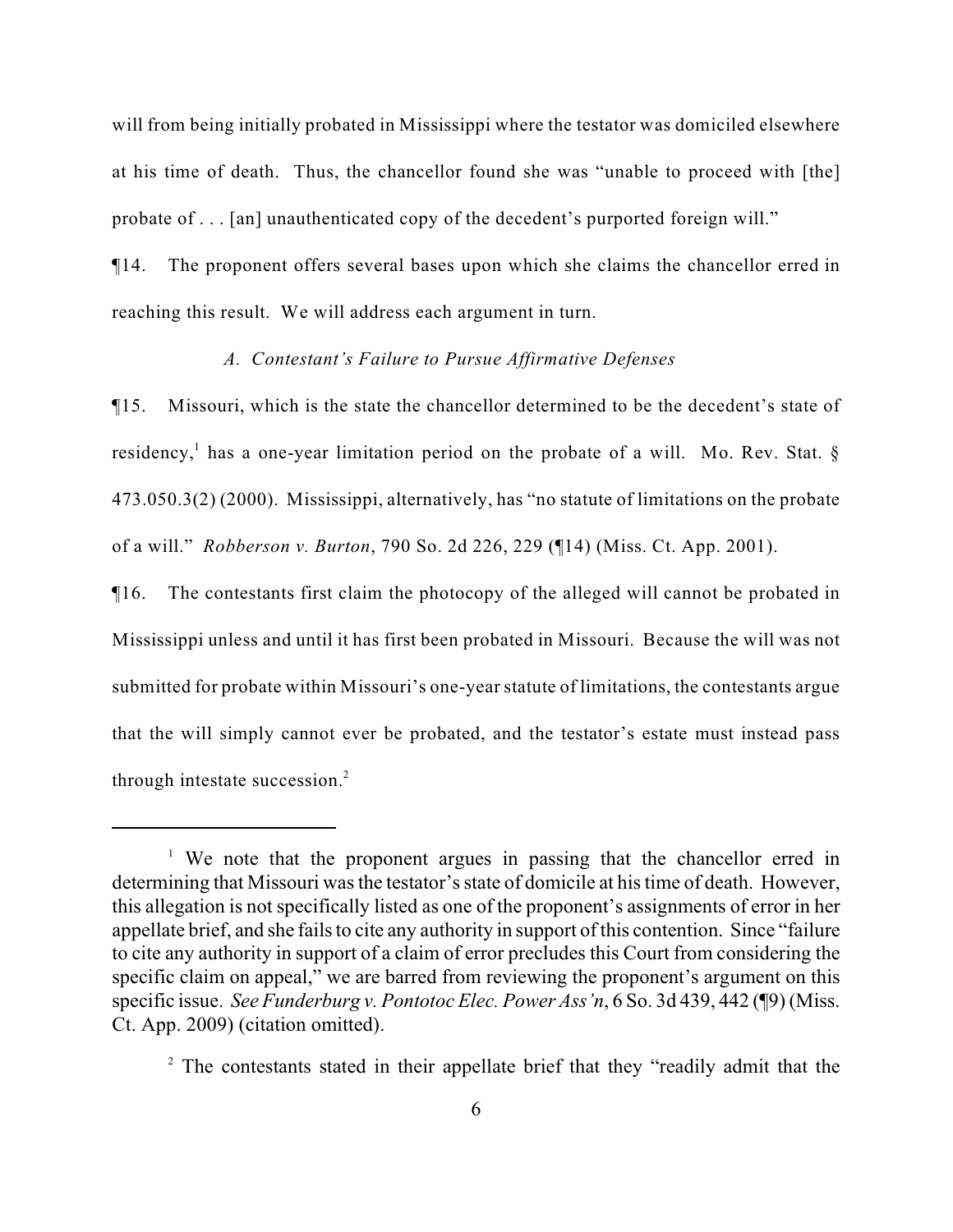¶17. The contestants raised Missouri's statute of limitations in their initial pleadings and argued that it barred probate of the will. However, the proponent claims that because the contestants engaged in discovery and made multiple filings before again raising the defense in their motion for summary judgment, their failure to pursue the statute-of-limitations defense constituted an unreasonable delay, and the defense was, therefore, waived.

¶18. At the outset, we emphasize that Missouri's statute of limitations is not relevant to the descent of the testator's property located in Mississippi at his time of death. Mississippi law is clear that property situated in Mississippi descends according to Mississippi law, regardless of where the decedent resided or was domiciled. This is true whether the property is real or personal, and whether the estate is testate or intestate. *See, e.g.*, Miss. Code Ann. § 91-1-1 (Rev. 2004); *In re Estate of Mason v. Fort*, 616 So. 2d 322, 328 (Miss. 1993); *Bolton v. Barnett*, 131 Miss. 802, 827, 95 So. 721, 726 (1923); *Heard v. Drennen*, 93 Miss. 236, 243-44, 46 So. 243, 244 (1908).

¶19. Although it would have been incorrect for the chancellor to have relied on the Missouri statute of limitations in dismissing this case, the record is clear that this is not the reason she granted the contestants' motion. In fact, in her order dismissing the case, the chancellor specifically stated that the Missouri statute of limitations was not determinative of her decision.

Chancery Court of Pontotoc County, Mississippi, has jurisdiction to dispose of the property therein located, but contend that since the unauthenticated copy of the will is inadmissible, the property should be disposed of according to the laws of intestate succession[.]"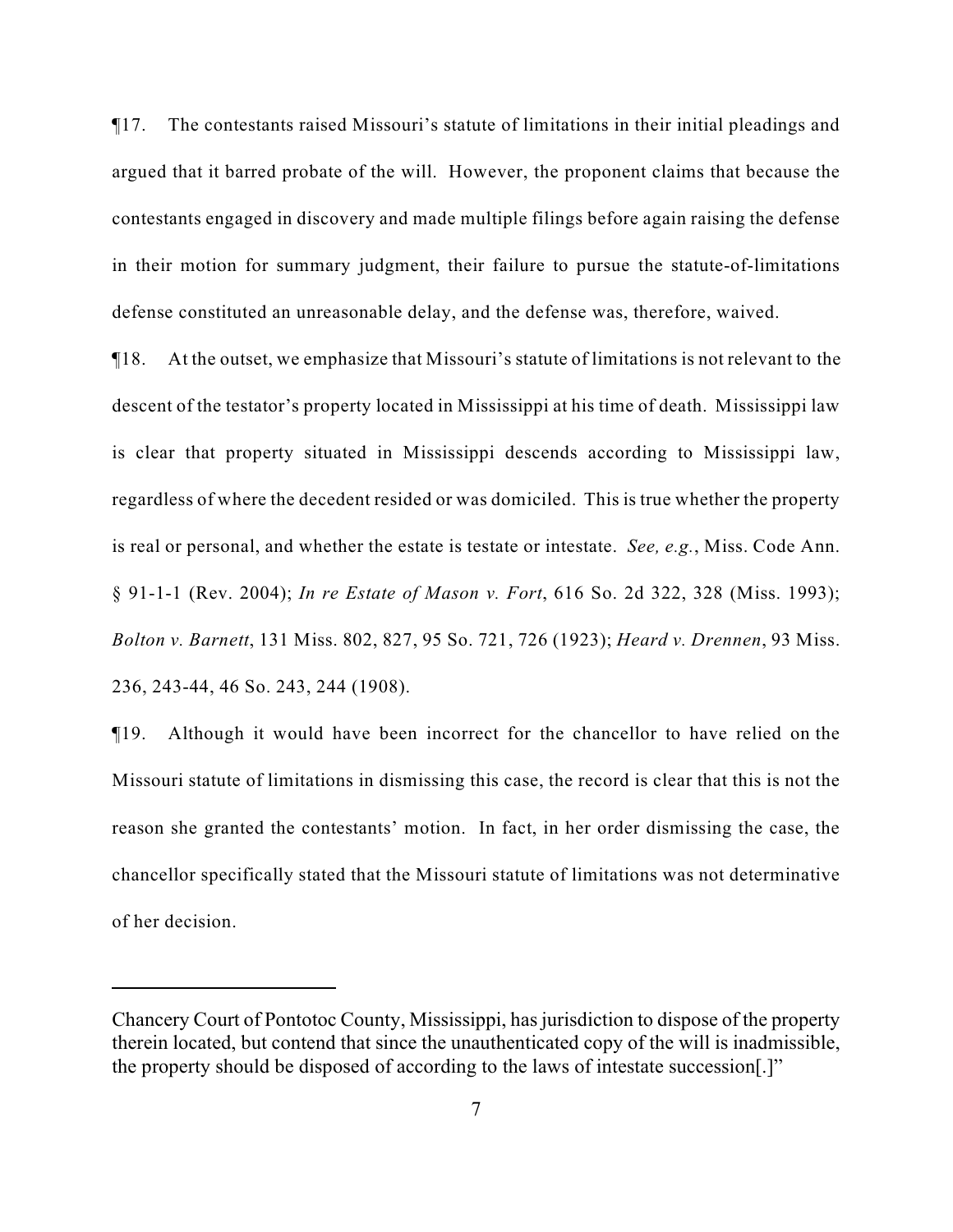¶20. Accordingly, we need not reach the proponent's claim that the contestants waived the statute-of-limitations defense because the chancellor's decision was not based on the Missouri statute of limitations.

### *B. Probate of a Lost Foreign Will*

¶21. The proponent next contends the chancellor erred in determining that Mississippi's foreign-will statute, Miss. Code Ann. § 91-7-33 (Rev. 2004), allows originals or authenticated copies of foreign wills to be probated in Mississippi but prohibits the probate of lost foreign wills. Before we address the chancellor's underlying decision, we note that in Mississippi a foreign will is defined as a will that is executed by a testator domiciled in a state other than Mississippi at his or her time of death. Robert A. Weems, *Wills and Administration of Estates in Mississippi*, § 3:14 (3d ed. 2003).

¶22. Section 91-7-33 states, in pertinent part, that:

Authenticated copies of wills proven according to the laws of any of the states of the union . . . and affecting or disposing of property within this state, may be admitted to probate in the proper court. Such will may be contested as the original might have been if it had been executed in this state, or *the original will may be proven* and admitted to record here.

*Id.* (emphasis added). The supreme court has explained that the effect of the first part of section 91-7-33 is to "dispense with formal proof of the due execution of the will where it has been proven according to the laws of any other state ... where an authenticated copy is produced showing that it has been proven in the [other] state[.]" *Heard*, 93 Miss. at 242, 46 So. at 244.

¶23. However, the statute as originally drafted did not contain all of the language above.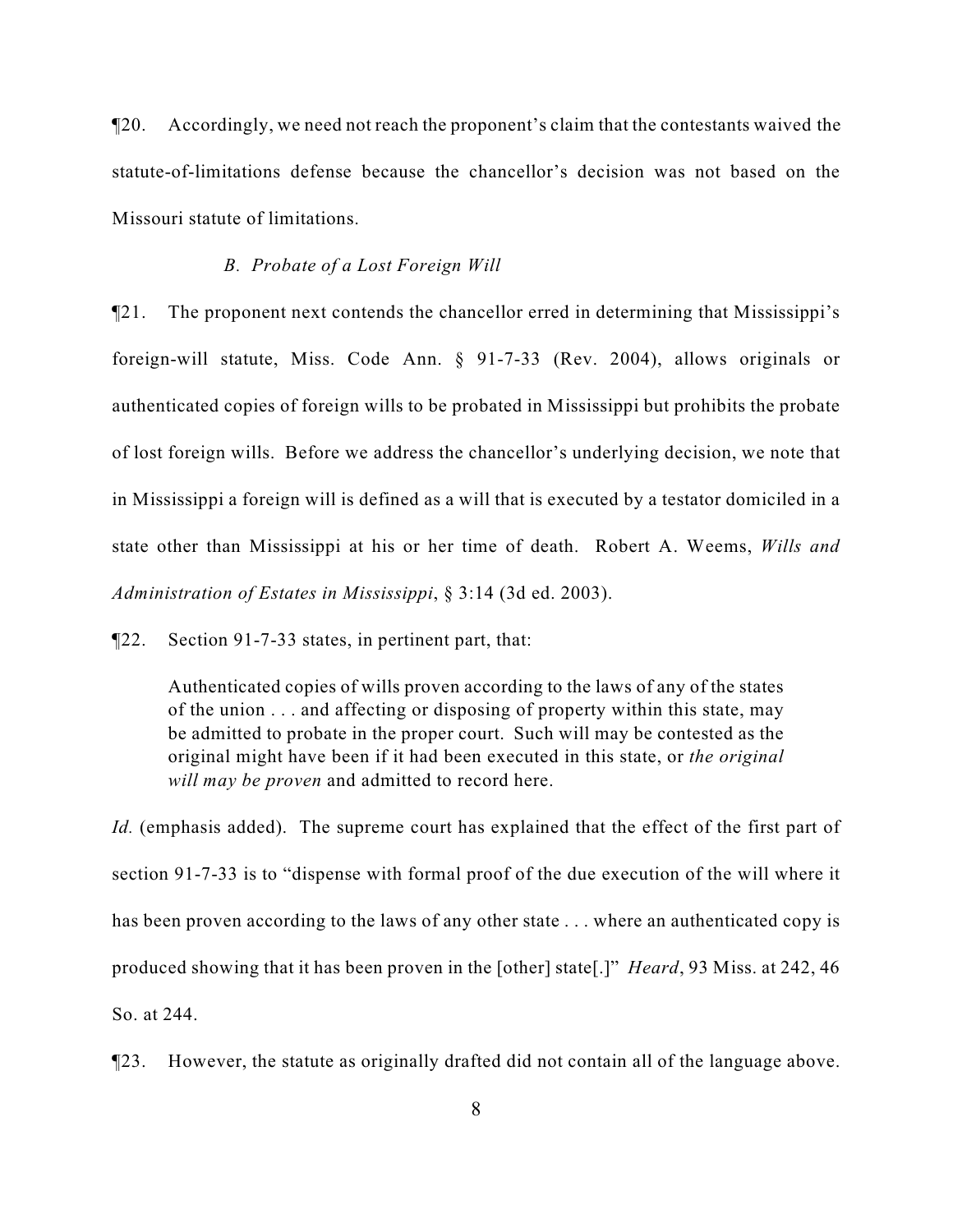The statute was amended around 1880, at which time the language "the original will may be proven" in Mississippi was added to the statute. *See Bolton*, 131 Miss. at 821, 95 So. at 724. Prior to this addition, a foreign will's probate and administration in Mississippi were treated as ancillary to that of the state of the testator's domicile, *see id*, and Mississippi courts interpreting the pre-amendment statute uniformly held that the will had to be probated first in the state of the testator's domicile. *See, e.g.*, *Bailey v. Osborn*, 33 Miss. 128, 129-30 (Err. & App. 1857).

¶24. Since the amendment, however, the supreme court has interpreted the language from section 91-7-33 to allow a foreign will which disposes of property located in Mississippi to be probated by either of two methods. *Bolton*, 131 Miss. at 823, 95 So. at 725; *see also* Weems, § 7:16. The first method is to probate the will in Mississippi before doing so elsewhere. *Id.* The second method is to probate the will elsewhere and then to probate an authenticated copy of the will in Mississippi. *Id.*

¶25. In the present case, the proponent of the will attempted to probate the foreign will by the first of these methods, that is, by probating the will initially in Mississippi. Here, however, the will sought to be probated is not an original, but a photocopy, which adds yet another step to our inquiry.

¶26. In explaining the proper analysis when the testator's original will cannot be produced, but only a photocopy can be located, our supreme court has stated:

The law regarding admission into probate of a lost will is discussed at length in *Warren v. Sidney's Estate*, 183 Miss. 669, 184 So. 806 (1938). *Sidney's Estate* sets forth the elements necessary to probate a copy of a lost will are: (1)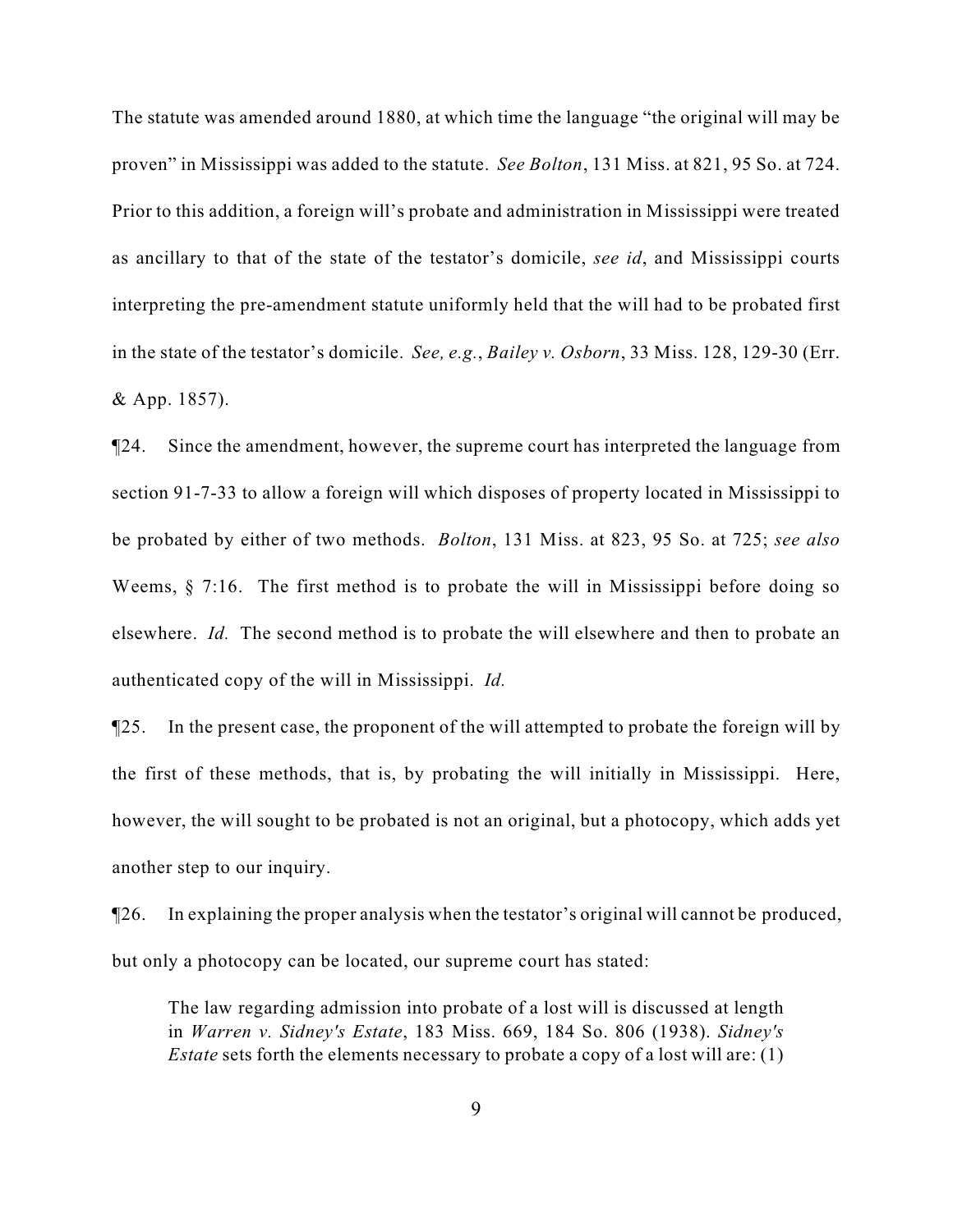the proof of the existence of the will; (2) evidence of its loss or destruction; and (3) proof of its contents. A fourth element has been added: (4) that the testator did not destroy the will with the intent to revoke it.

*In re Estate of Mitchell v. Chapman*, 623 So. 2d 274, 275 (Miss. 1993) (internal citations omitted). The proponent has the burden to prove each of these elements by clear and convincing evidence. *Id.*; *see also Veazey v. Turnipseed*, 219 Miss. 559, 565, 69 So. 2d 379, 382 (1954). However, if "(a) the would-be testator made a will, (b) last known to have been in its maker's possession prior to his death, but (c) not found after death despite diligent search," there arises a rebuttable presumption that the testator revoked his will by destroying it. *In re Estate of Leggett v. Smith*, 584 So. 2d 400, 403 (Miss. 1991). Generally, there must be clear and convincing evidence to overcome the presumption of revocation. *Chapman*, 623 So. 2d at 277. However, it has been held that the "presumption can be defeated with slight evidence when it can be shown that contestants of the will had access to it." *Dowdy v. Smith*, 818 So. 2d 1255, 1258 (¶11) (Miss. Ct. App. 2002) (citation omitted).

¶27. In the present case, the chancellor never reached any of these issues. Instead, she dismissed the case based on the fact that the decedent was domiciled in a state other than Mississippi.

¶28. As previously mentioned, a foreign will need not be probated first in the foreign jurisdiction. Miss. Code Ann. § 91-7-33. However, here, the chancellor held that where the testator was domiciled in another state, and the will was a lost will, the will could not be probated in Mississippi until it was first probated in the state of domicile. In the chancellor's order dismissing the case, she stated that the options available to the proponent were to either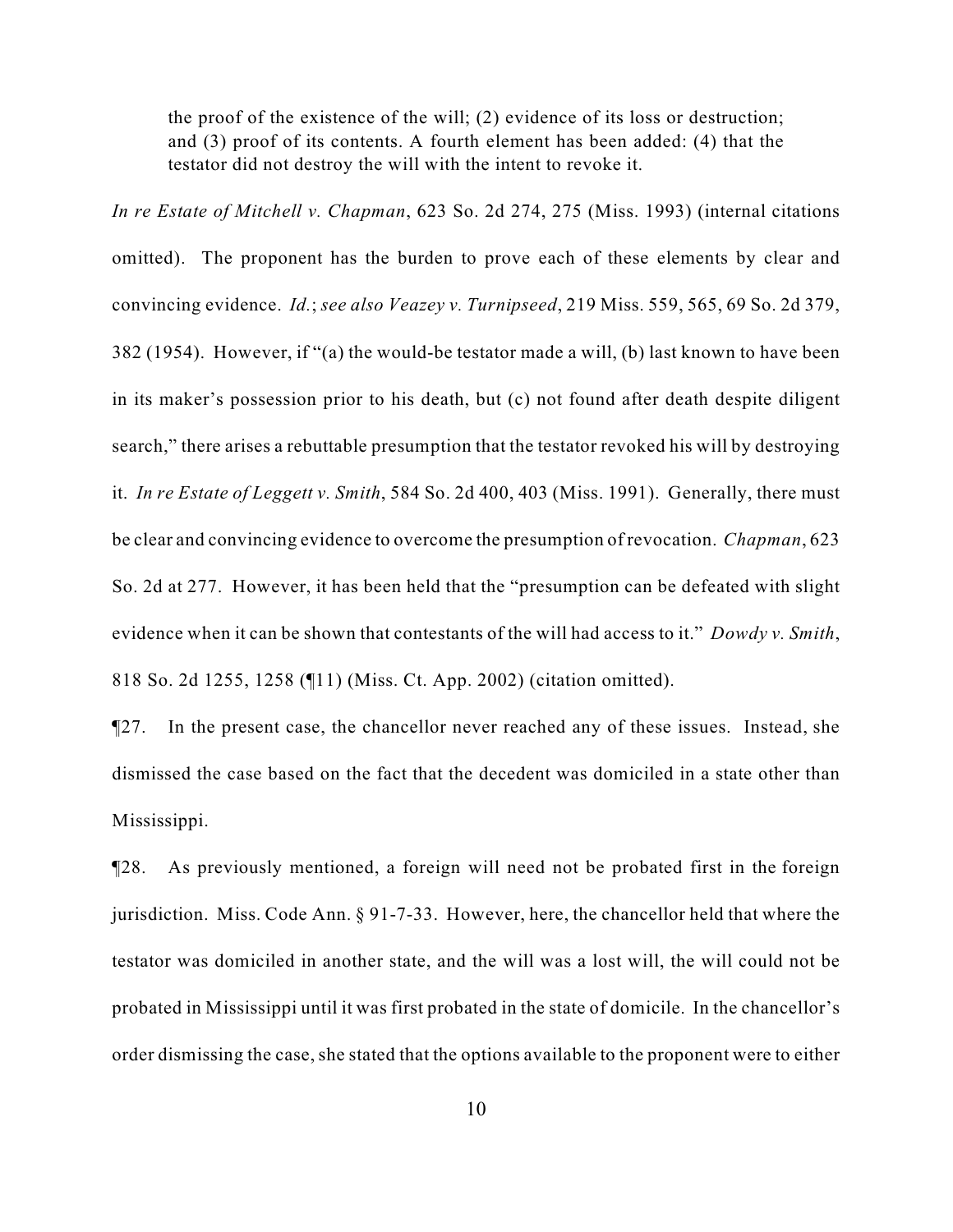(1) produce the original will for probate in Mississippi, or (2) probate the will in the state of domicile and then produce an authenticated copy for probate in Mississippi. We find that this was error.

¶29. Section 91-7-33 provides that the original "*may be proven*" in Mississippi before being proven elsewhere. *Id.* (emphasis added). It does not state that the original will *must* be produced, or else the will *must* be first probated in the state of domicile. Therefore, we find that section 91-7-33 permits the proponent of a lost foreign will that disposes of property in Mississippi to be given an opportunity to probate the will as a lost will in Mississippi before being required to probate such a will in the jurisdiction of the testator's domicile. We simply do not see how section 91-7-33 mandates a proponent who elects to probate in Mississippi a lost foreign will disposing of property located here to either produce the original will or obtain an authenticated copy from the state of domicile, as the contestants here contend and as the chancellor held.

¶30. The refusal to allow a proponent the opportunity to prove the contents of a lost foreign will would in some cases (and perhaps in this case) defeat the testator's intent by preventing the intended beneficiaries from receiving their inheritance. In this case, refusing to allow the will to be probated initially in Mississippi would also result in altogether denying the proponent any opportunity to probate the will since its probate is time-barred in Missouri. ¶31. Here, the will may have been destroyed with the intent to revoke as the contestants contend. Or, the testator may have intended for his will to remain valid, and it was lost inadvertently. Unfortunately, the testator's lips have been sealed by death, and these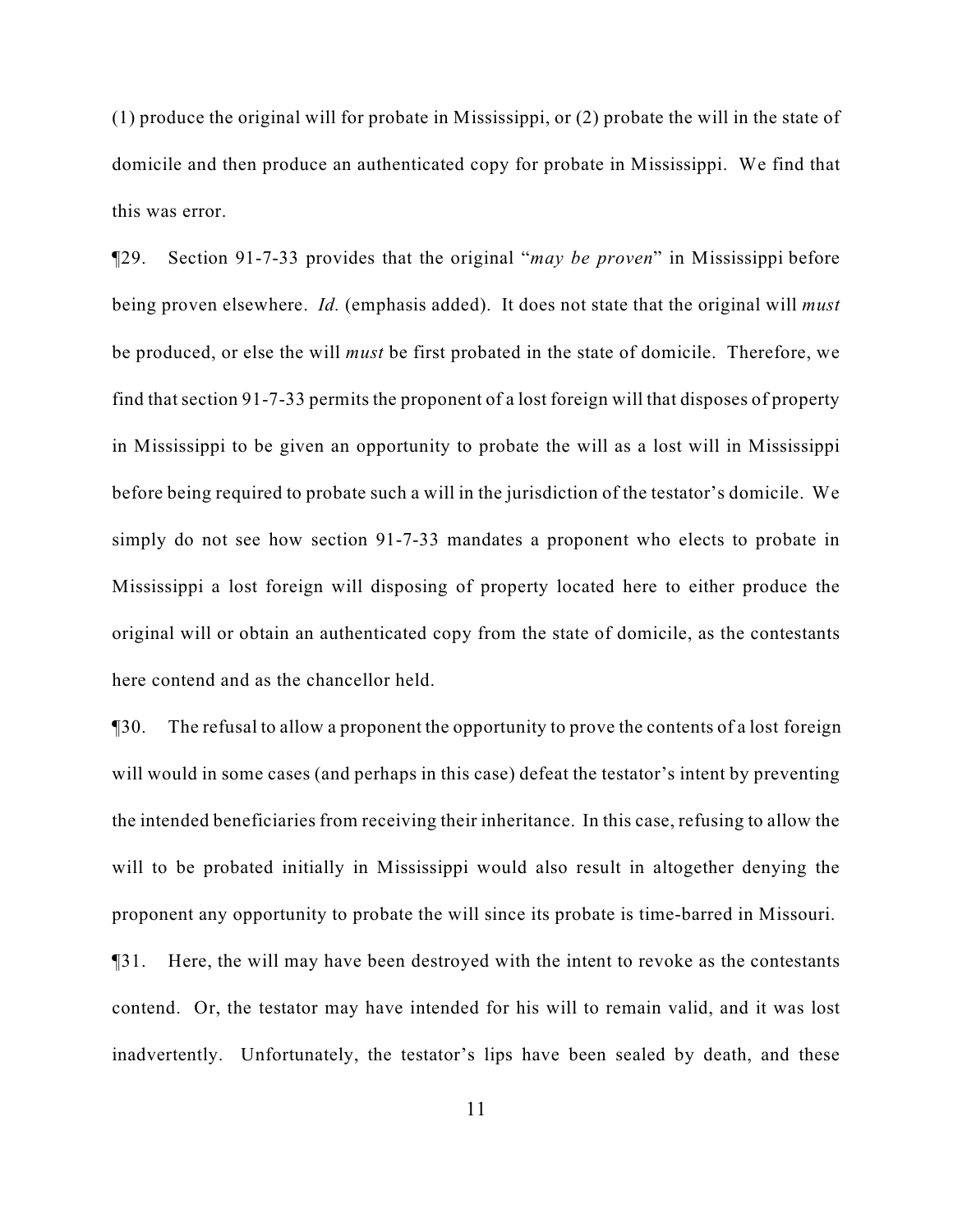questions remain.

¶32. In summary, we find the chancellor erred in holding that section 91-7-33 absolutely bars the proponent from initially proving a lost foreign will in Mississippi where the will disposes of property in this state. Because genuine issues of material fact exist, we find the chancellor also erred in granting the contestants' motion for summary judgment.

### **II. Jury Trial**

¶33. In chancery courts, "the granting of a jury trial . . . where no statute prescribes one, is always discretionary with the chancellor . . . ." *Carradine v. Estate of Carradine*, 58 Miss. 286, 293 (1880). However, Mississippi Code Annotated section 91-7-19 (Rev. 2004) provides, in pertinent part, that: "At the request of either party to [a probate] proceeding, an issue shall be made up and tried by a jury as to whether or not the writing propounded be the will of the alleged testator." Here, the proponent argues that since she timely requested a jury trial, the chancellor was required to grant her request.

¶34. "[T]he question of 'devisavit vel non' ('will or no will') is the primary issue in a will contest, and under Miss. Code Ann. § 91-7-19 (1972), either party to a will contest has an automatic right to a jury trial, [unless] no genuine issues of material fact have been presented in the pleading stage [and] a motion for summary judgment is properly granted." *Power v. Scott*, 837 So. 2d 202, 205 (¶7) (Miss. Ct. App. 2002) (citing *In re Will of Launius v. Warden*, 507 So. 2d 27, 29 (Miss. 1987)); *see also* Miss. Code Ann. §§ 91-7-19, 91-7-21, 91-7-23 (Rev. 2004). "[T]he role of a jury in a will contest is the same as that of a jury in a civil trial in a court of law and is not merely advisory." *Fowler v. Fisher*, 353 So. 2d 497, 501 (Miss.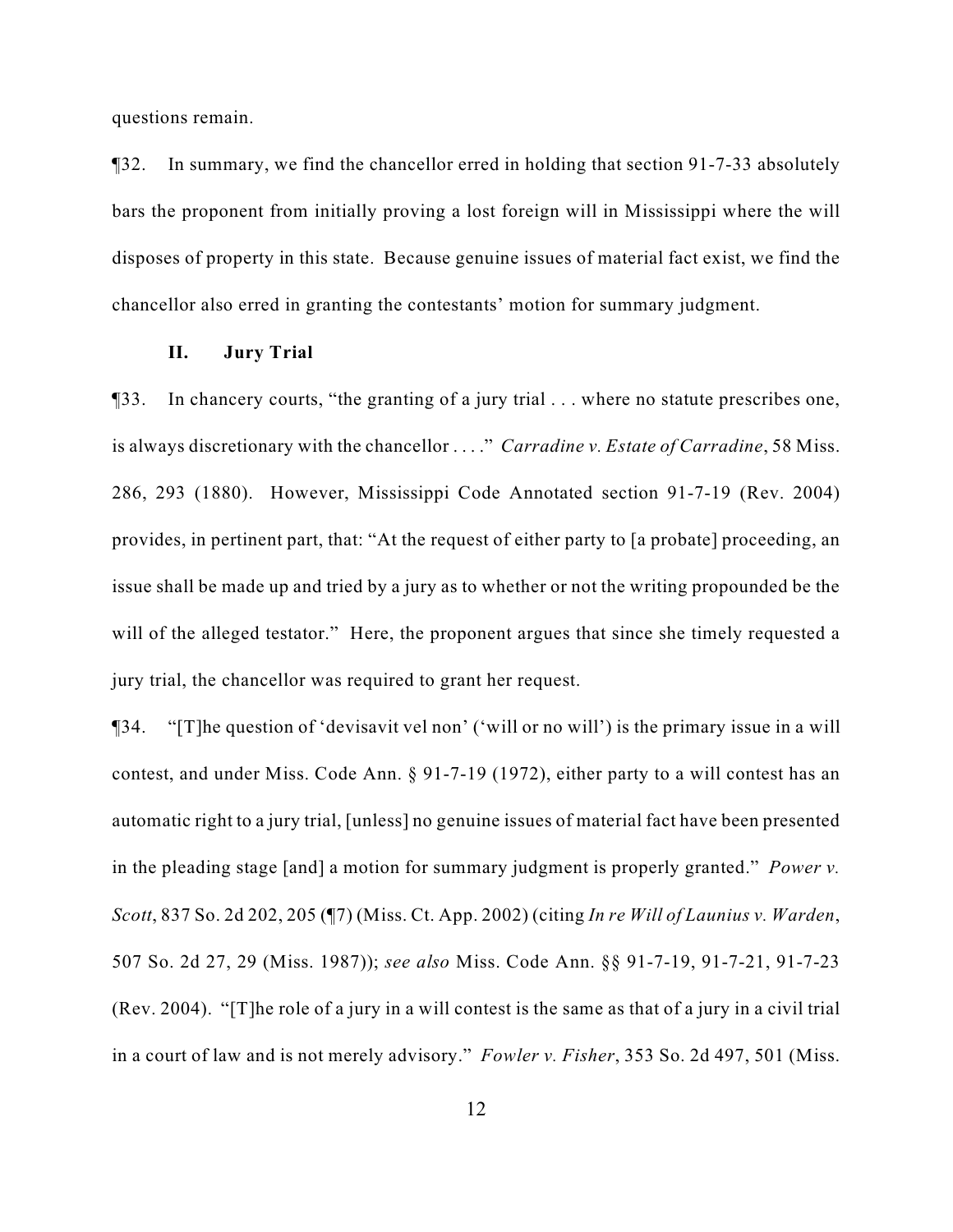1977) (internal quotations omitted).

¶35. Here, the chancellor never made any determination as to the validity or non-validity of the lost foreign will. Rather, the chancellor held a hearing on the testator's residence and granted summary judgment after determining the testator was domiciled in Missouri. This decision was based on an improper finding that the testator's lost foreign will could not be probated in Mississippi unless and until it was proven authentic in the state of the testator's domicile–Missouri.

¶36. The proponent filed three written requests for a jury trial, and made other oral requests at the hearing on the testator's domicile. In addition, the contestants initially requested a jury trial in their complaint contesting the will in the event "the will [was] not disallowed for probate as a matter of law."

¶37. We make clear that the chancellor did not err in deciding not to impanel a jury for the domicile hearing because the domicile of the testator does not bear on the issue of devisavit vel non. In other words, the testator's domicile is not a part of the broader issue of the will's validity, as would be the issues of testamentary capacity and due execution of the will. *See, e.g.*, *In re Estate of Prine v. Prine*, 208 So. 2d 187 (Miss. 1968); *Warren v. Sidney's Estate*, 183 Miss. 669, 184 So. 806 (1938). However, our case law demonstrates that whether the testator destroyed or revoked his will is an issue for the jury to decide. *See Mitchell*, 623 So. 2d at 275-77.

¶38. Given the existence of genuine issues of material fact regarding the validity of the testator's will, as discussed above, we find the chancellor should have proceeded with the